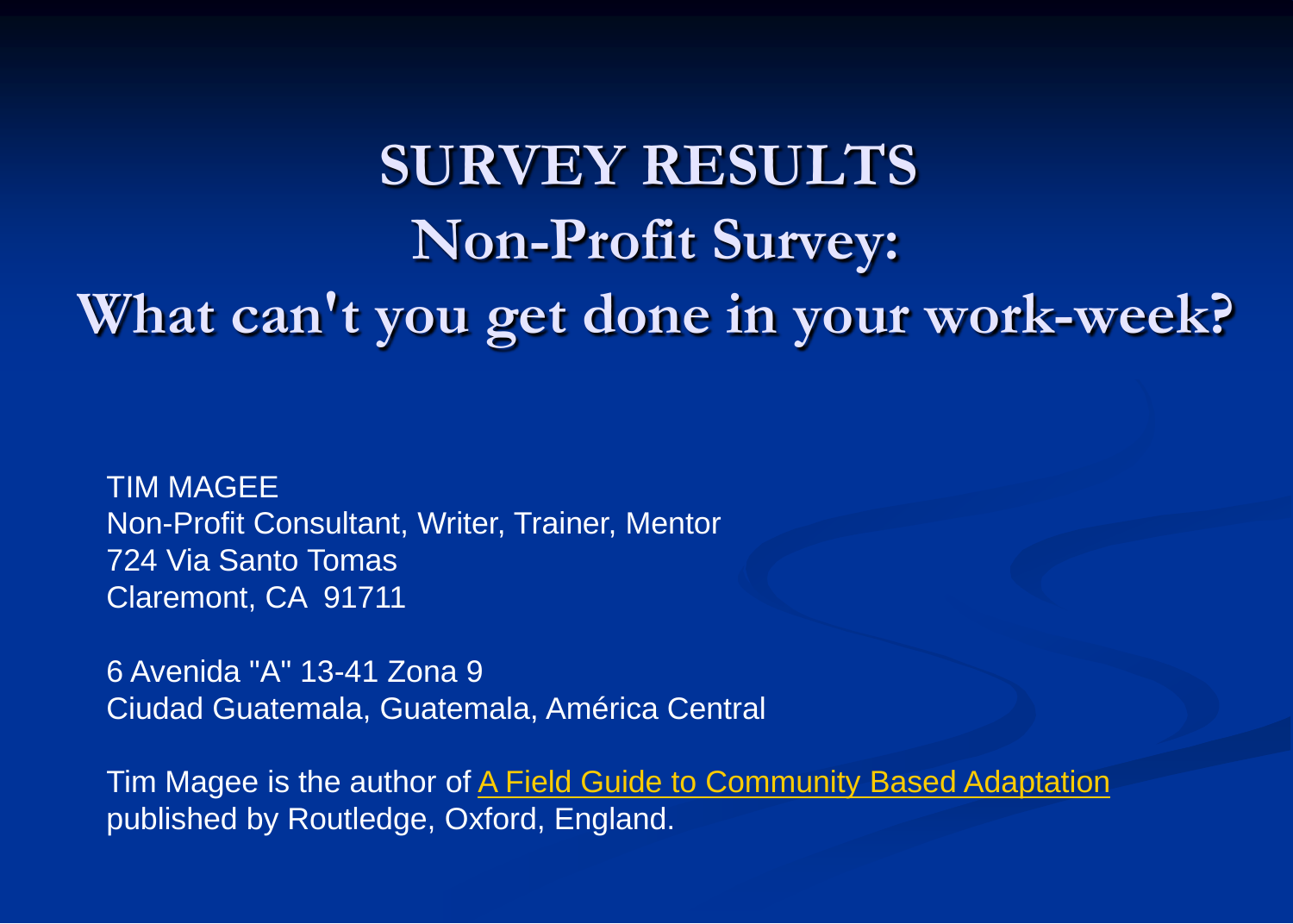## **Introduction:**

The purpose of this presentation is to: Share the analysis of the Non Profit Survey: What Can't You Get Done in Your Work Week?"

- [View the completed results](http://www.timmagee.net/blog/2014/8/19/non-profit-survey-results-getting-the-job-done-1.html).
- See the interrelationships within the challenges.
- See solutions to challenges identified by participants.
- **Learn** how you can incorporate these solutions in a step-by-step fashion into the process of project design, funding, and implementation.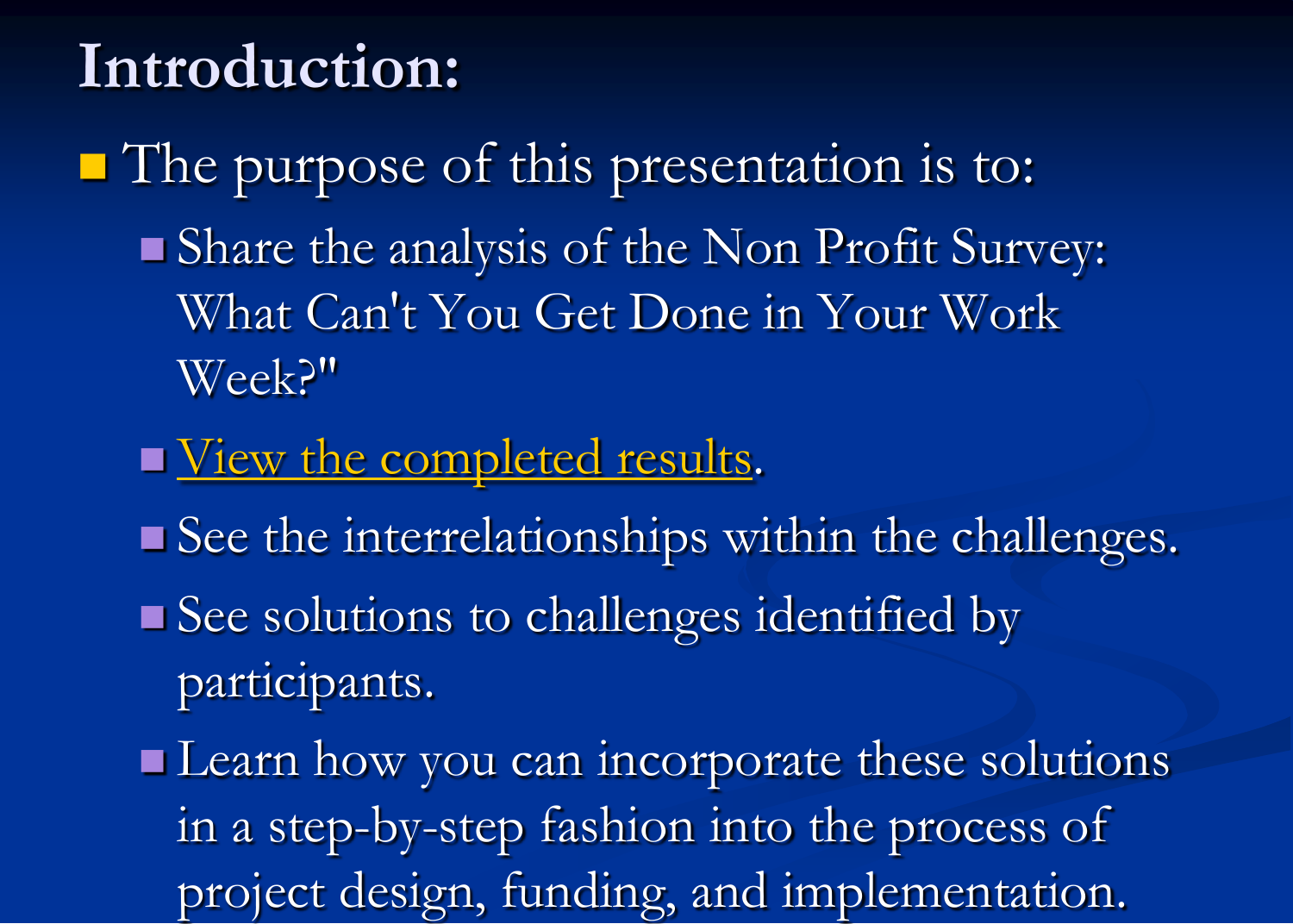## **How to Design a Project that:**

- **1. Fulfills your mission**
- **2. Fulfills real community need 3. Is attractive to donors**
	-
	- **4. Is manageable**
- **5. Has a monitoring and evaluation plan**
- **6. Has plan for continuation at grant's end**

© Tim Magee 2014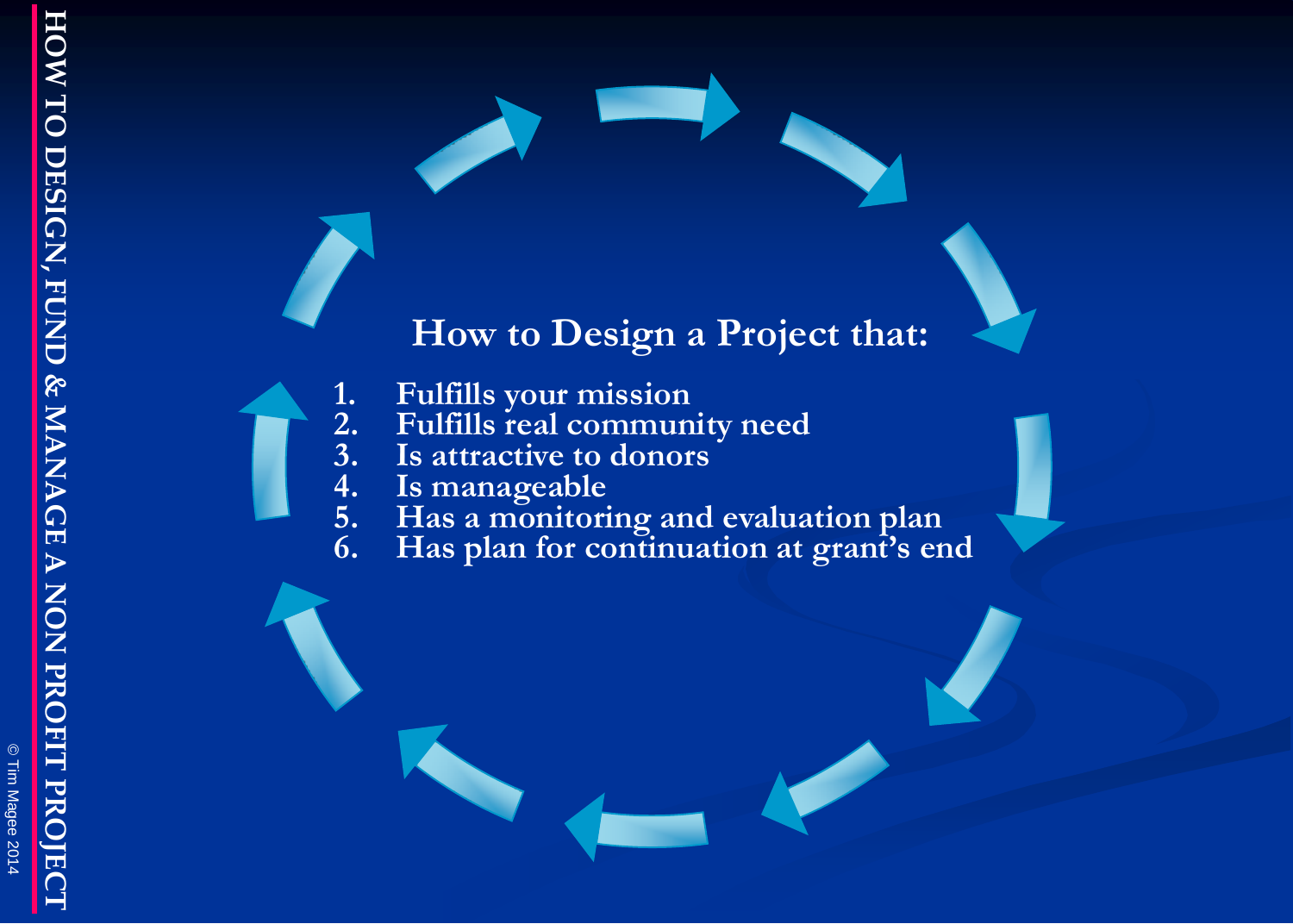© Tim Magee 2014

# **DESIGN**

## **Projects have 3 Basic Components:**

- **1. Project Design**
- **2. Project Funding**
- **3. Project Implementation**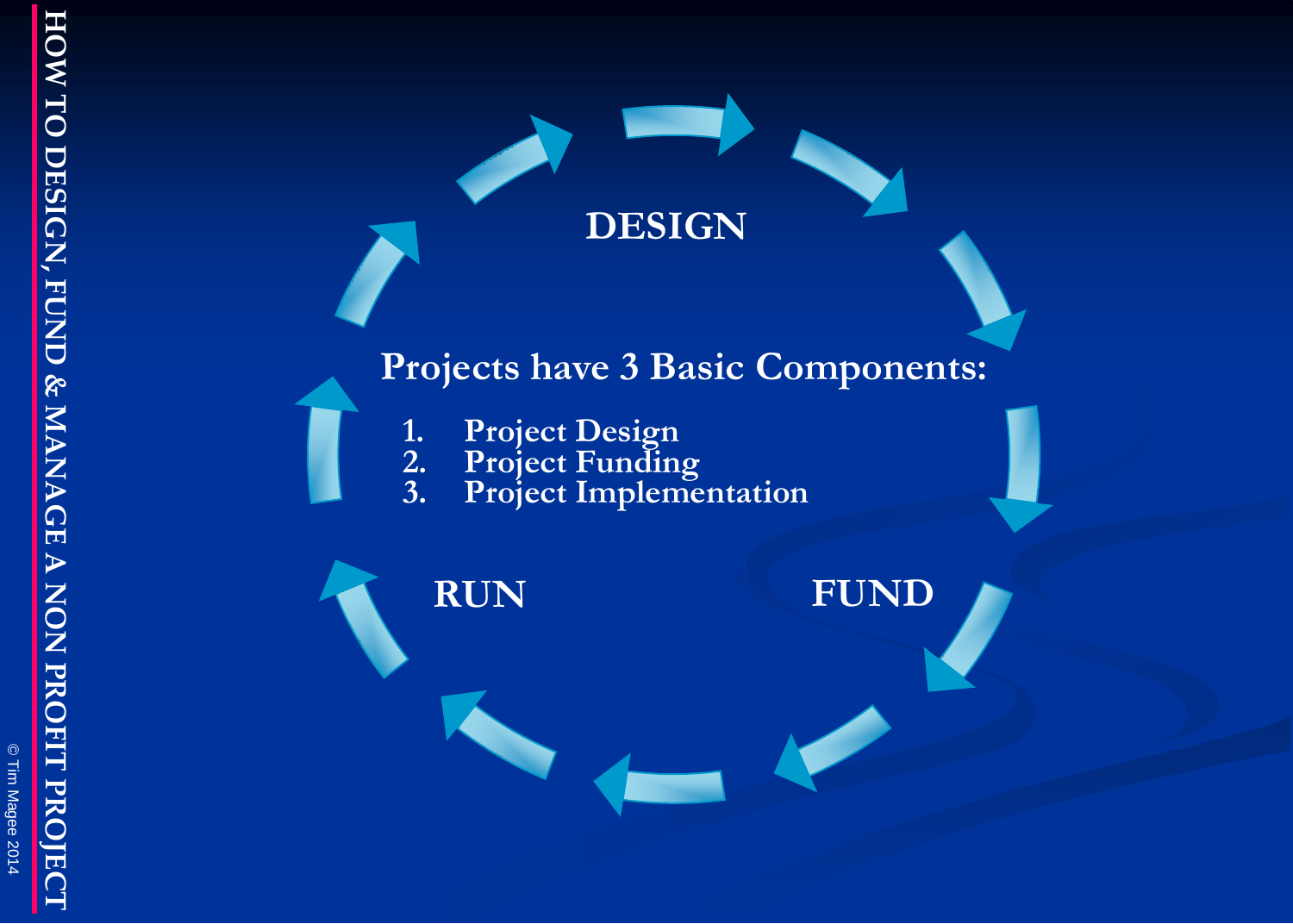© Tim Magee 2014

After evaluating the project realizing that project objectives had not met

**DESIGN**

Not knowing how to design a project that will solve challenges faced by their constituents

**Survey respondents had four overarching areas of concern where they felt they needed the most help:**

**RUN FUND**

Having their project stall—either during implementation or at the end of the grant cycle

Not being able to find the money to accomplish project goals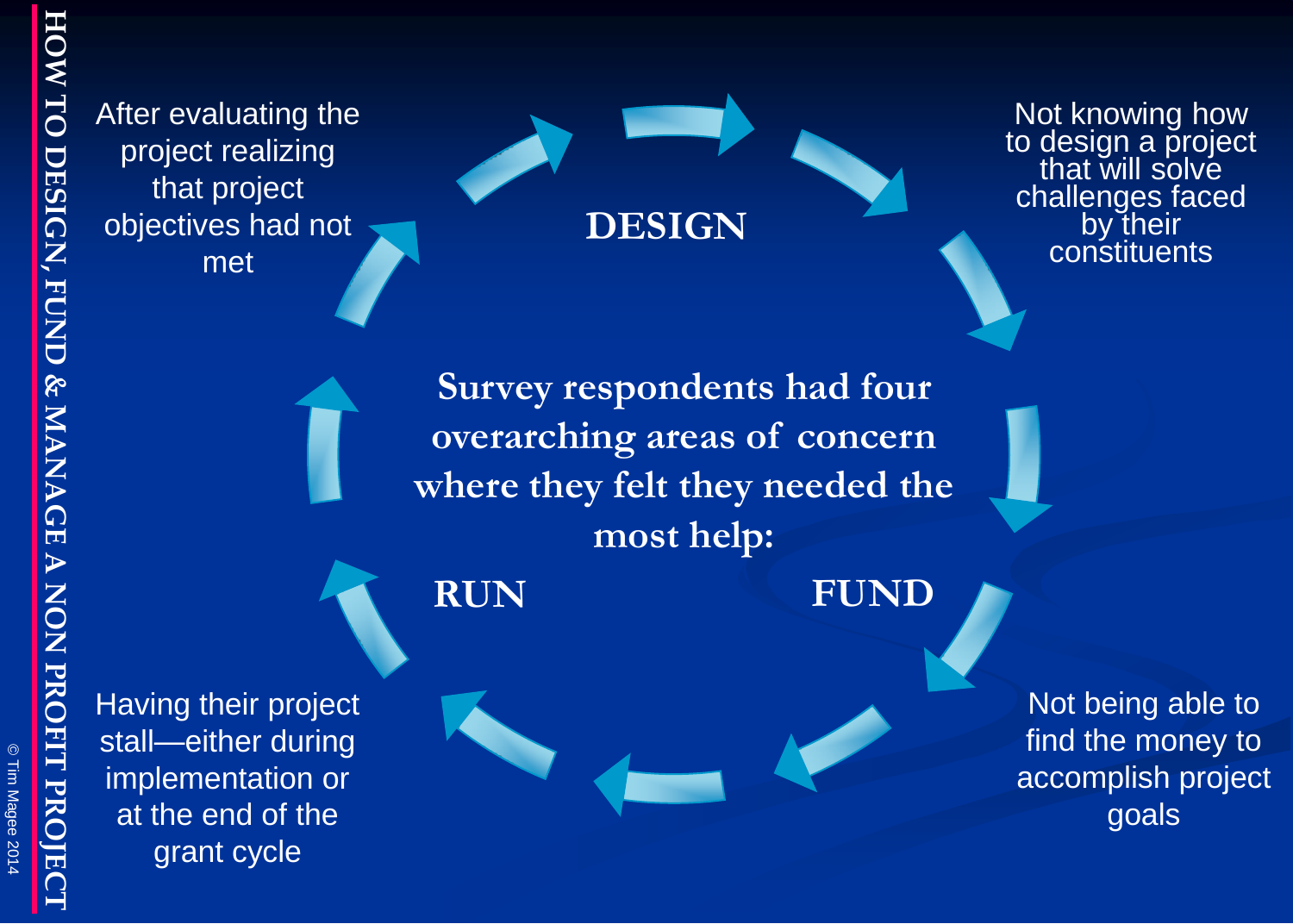## **DESIGN**

**Projects have sub-components that can work together to solve the respondents' challenges.**

**The next few slides show how this works in a step-by-step fashion.**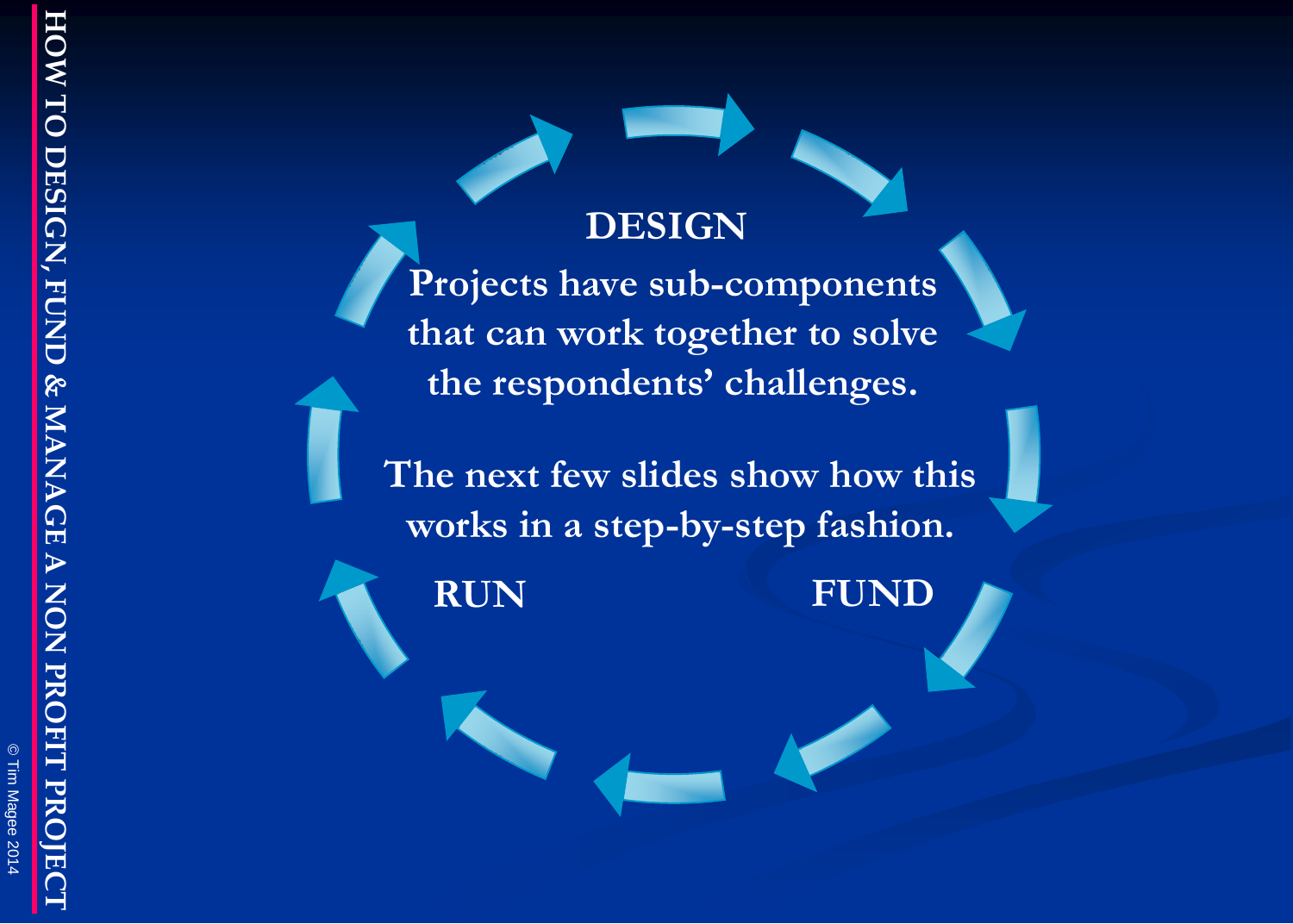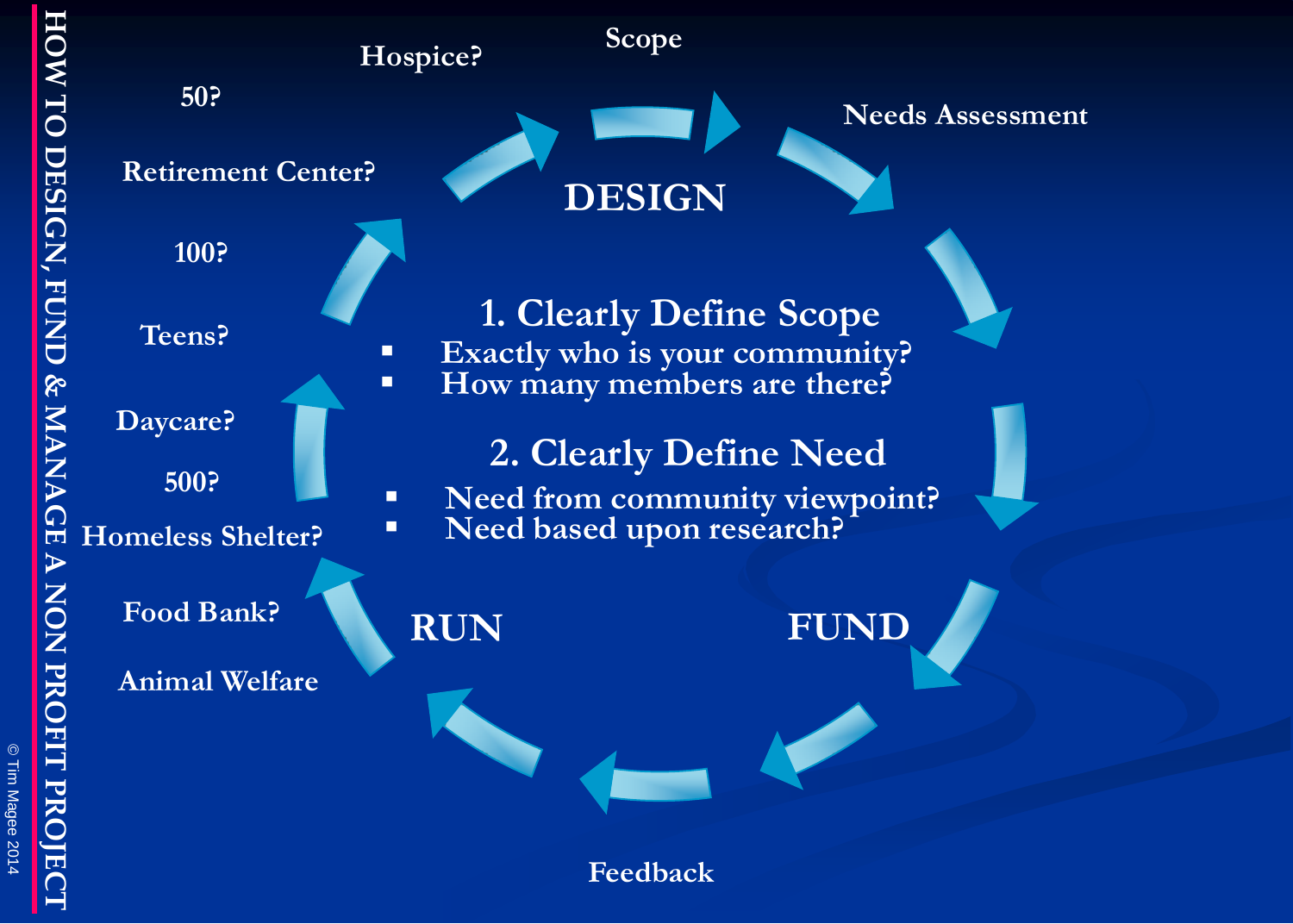© Tim Magee 2014

**Scope**

**DESIGN**

**Needs Assessment**

**Underlying Causes**

**Capacity**

**3. Causes of the challenges**

**Underlying causes of visible need** Vulnerability **What are the priorities?**

**4. Capacity & Vulnerability**

- **Most serious vulnerabilities?**
- **Skills/assets to contribute to project?**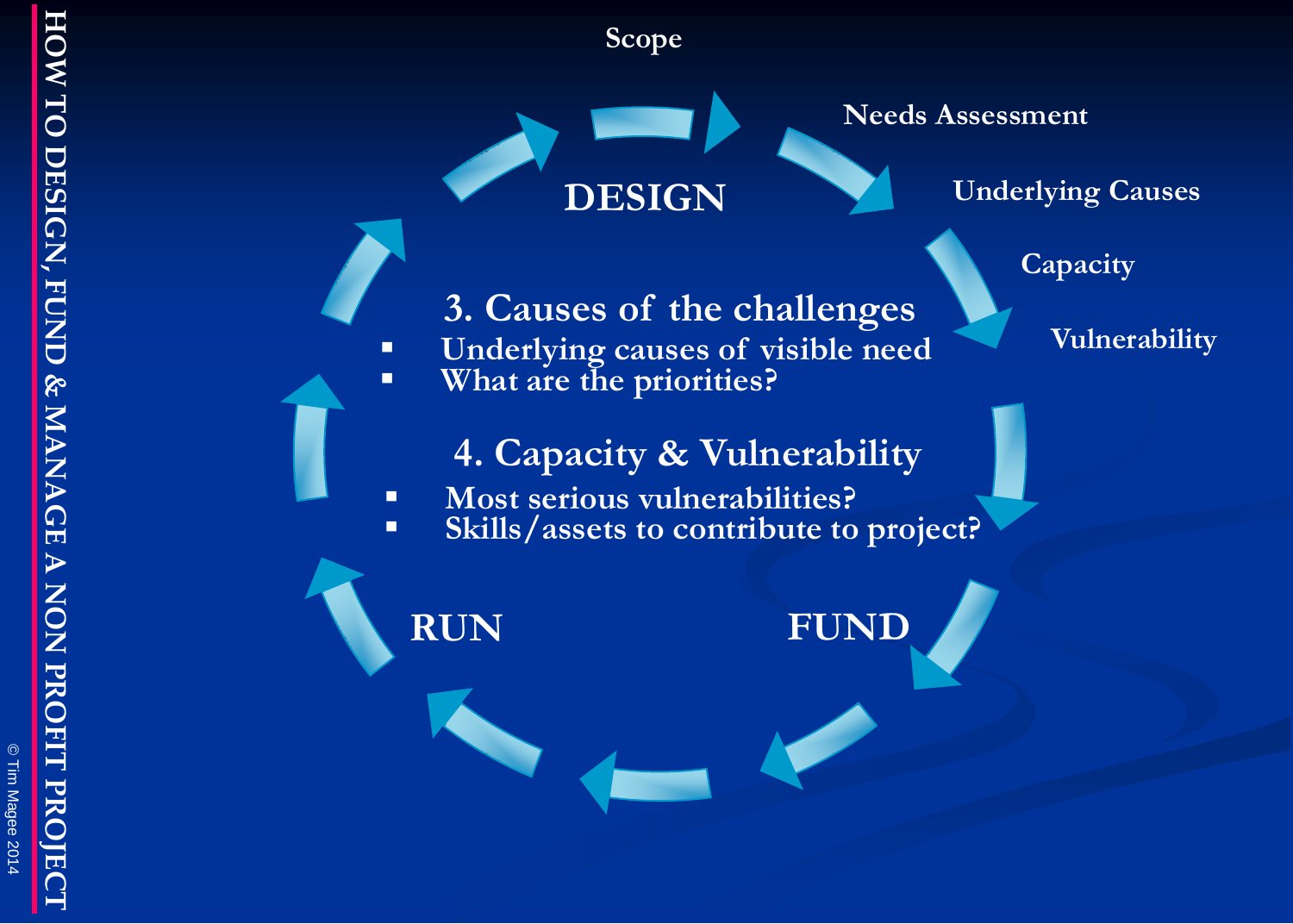© Tim Magee 2014

**Scope**

**DESIGN**

**Needs Assessment**

**Underlying Causes**

**Capacity**

**Vulnerability**

**Solutions**

**Feedback**

**5. Solutions for the challenges**

 **What activities might work? Refine with scientific evidence** 

**6. Community feedback**

- **EXECOMMUNITY perception of solutions?**
- **EXECONTER 12 Continue to build community ownership**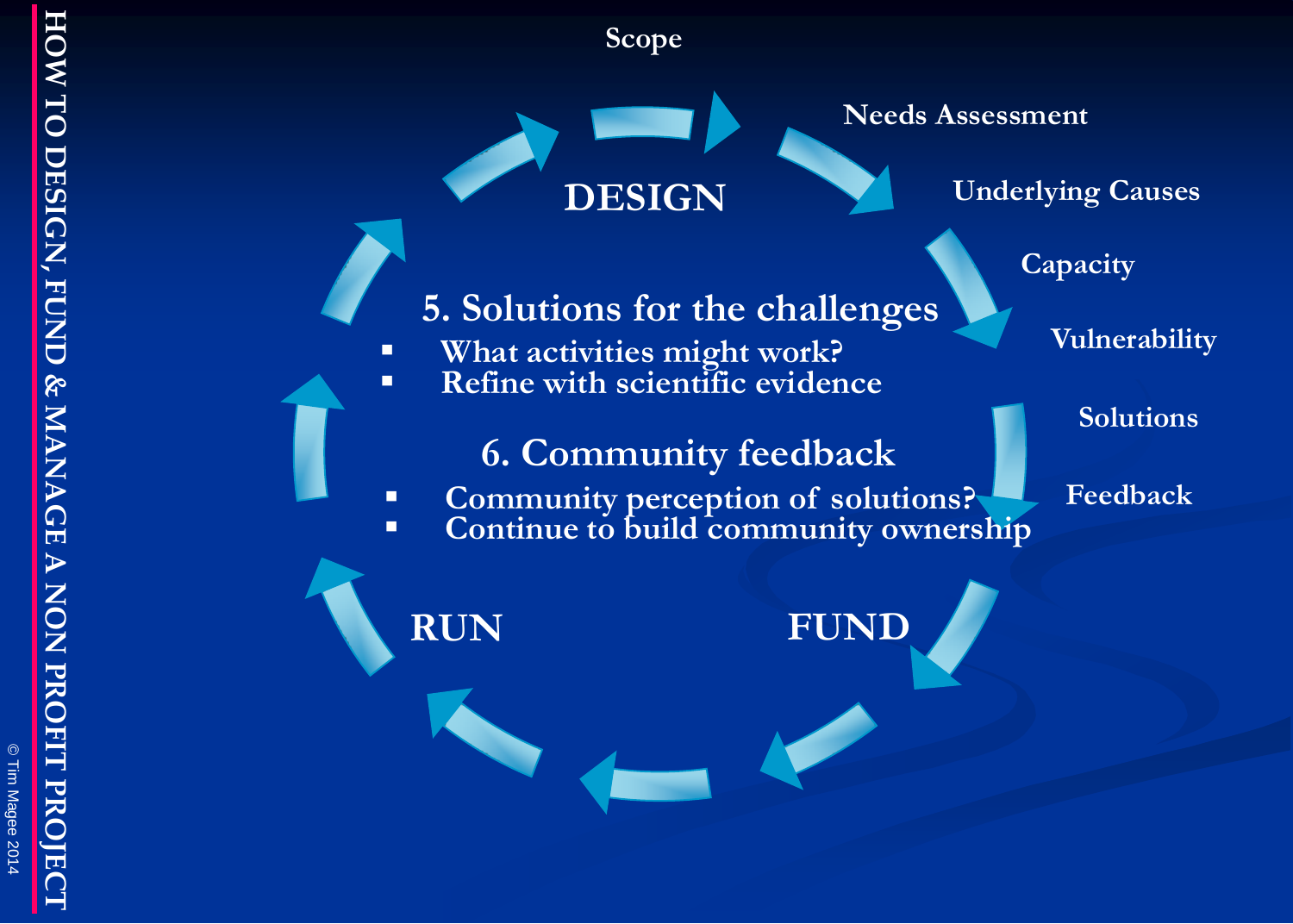© Tim Magee 2014

**Scope**

**DESIGN**

Budget, action plan, schedule

**7. Develop management docs**

**-** Objectives, monitoring & eval. plan

**8. Write presentation docs**

**Backed up with research & evidence?** 

**Needs Assessment**

**Underlying Causes**

**Capacity**

**Vulnerability**

**Solutions**

**Feedback**

**Management Docs**

**Presentation Docs**

**Contain compelling, human stories?**

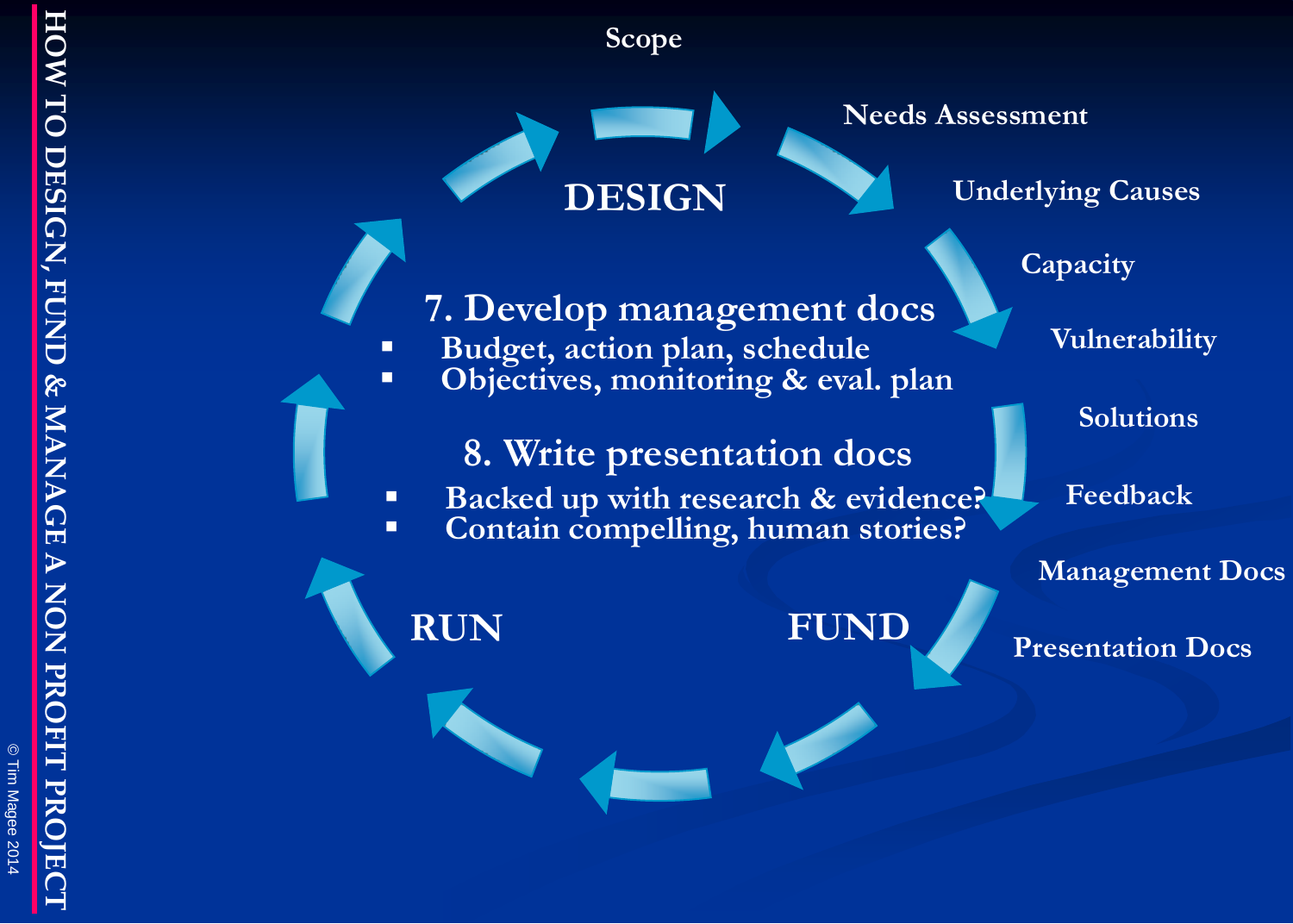© Tim Magee 2014

**Scope**

**DESIGN**

**9. Maintain project inertia**

 **Project continuation at grant's end? What are stakeholder roles in this?** 

**10. Initial donor communication**

**Communicate stories to individuals**

**Meet with donor organizations**

#### **Needs Assessment**

**Underlying Causes**

**Capacity**

**Vulnerability**

**Solutions**

**Feedback**

**Management Docs**

**Presentation Docs**

**Project Continuation Plan** 

**Presentations**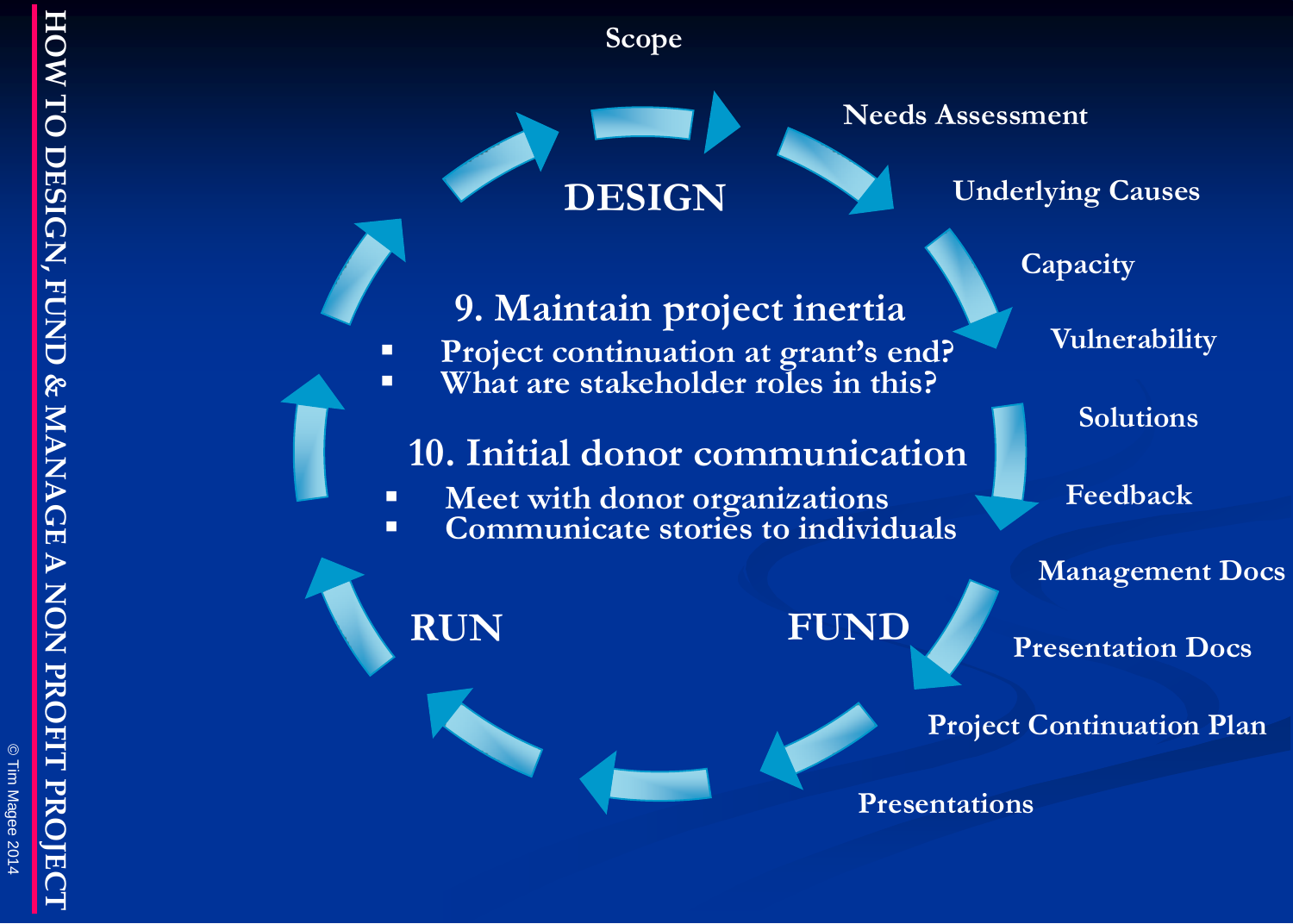© Tim Magee 2014

**Scope**

**DESIGN**

**Is the donor interested?**

**11. Donor feedback**

**12. Fine tune presentation**

**Recast activities to fit donor mission?** 

**Meet donor submission requirements?** 

**Or, recommendation for other donors?**



**Underlying Causes**

**Capacity**

**Vulnerability**

**Solutions**

**Feedback**

**Management Docs**

**Presentation Docs**

**Project Continuation Plan** 

**Presentations**

**Feedback**

**RUN FUND**

**Fine Tuning**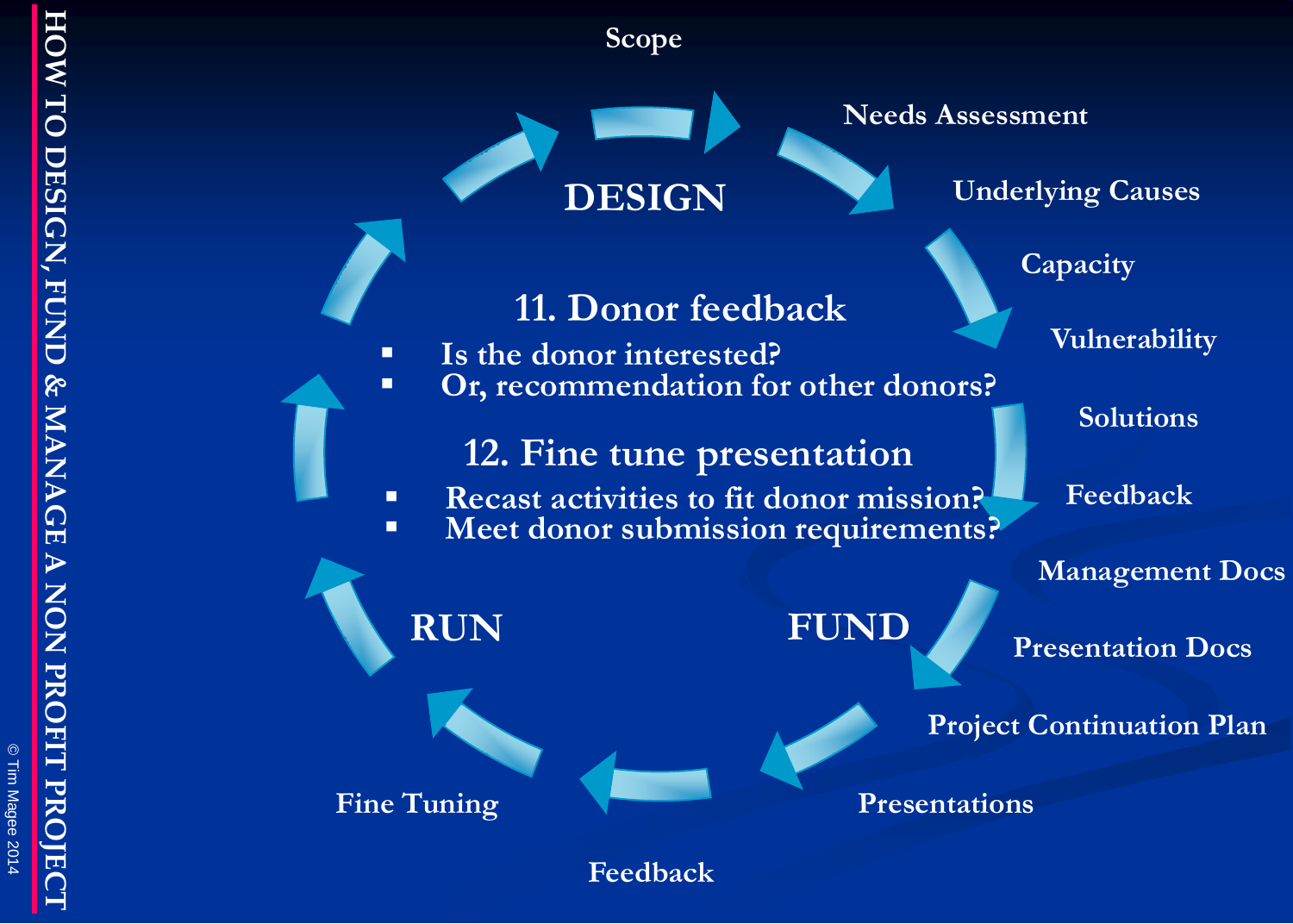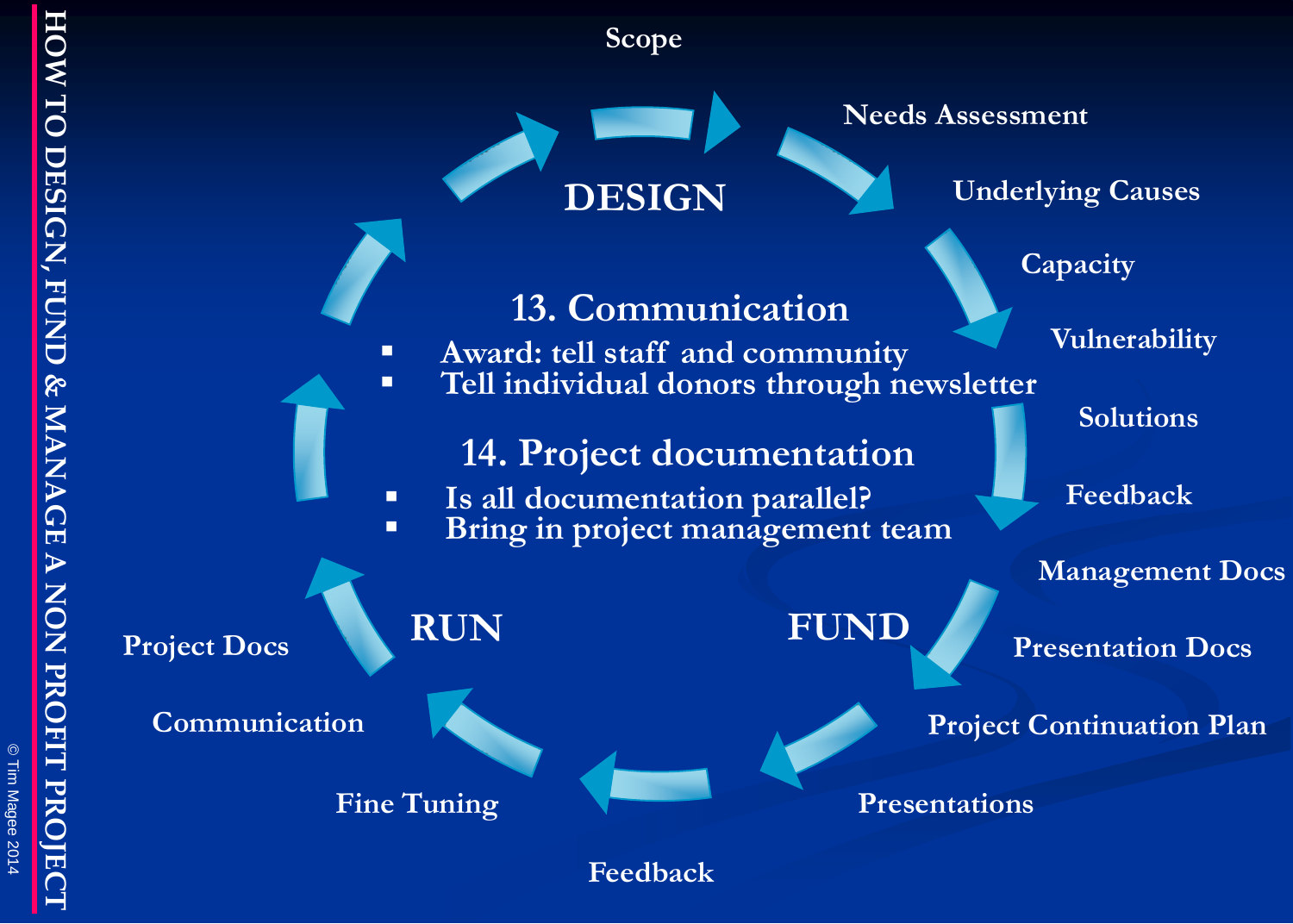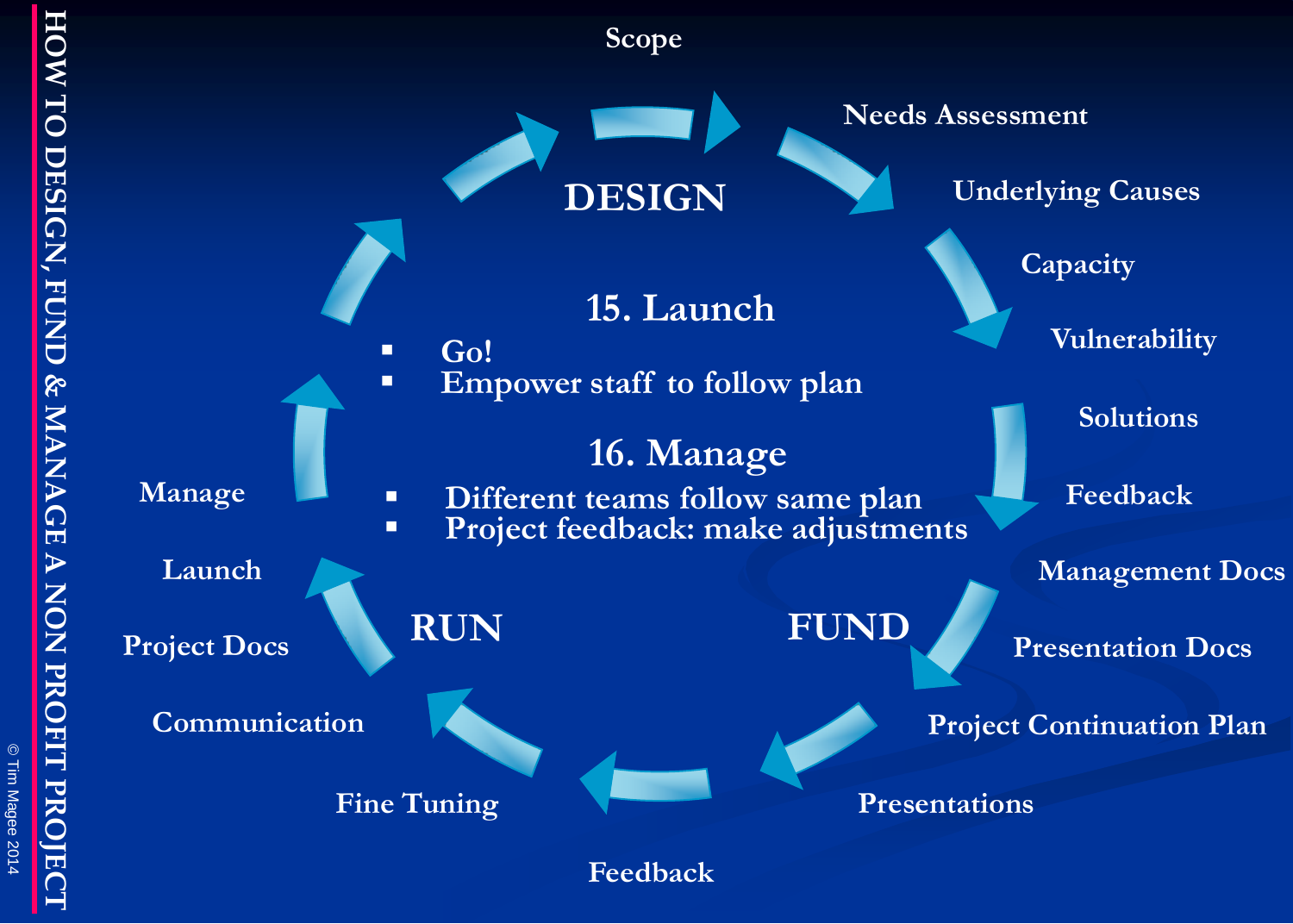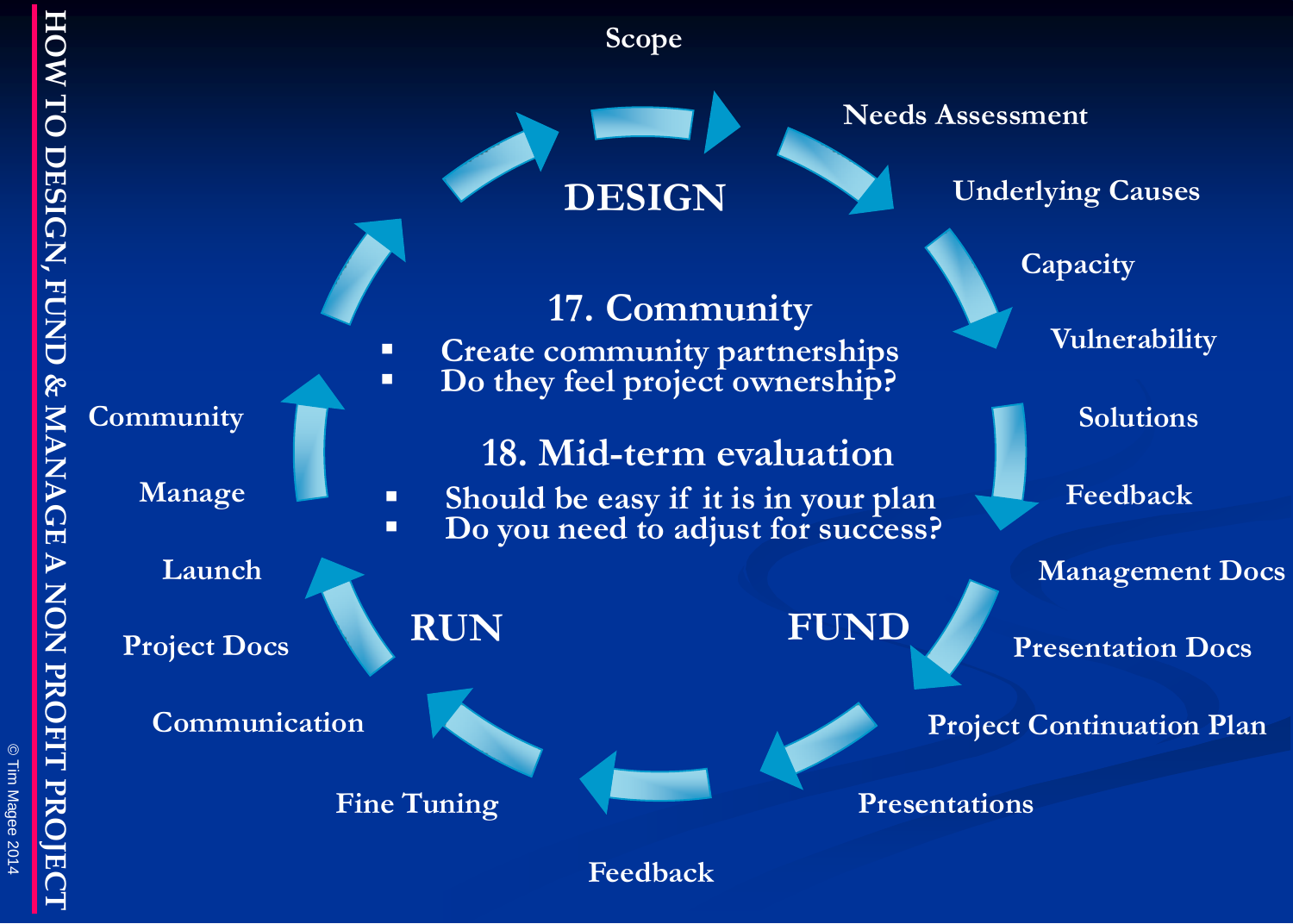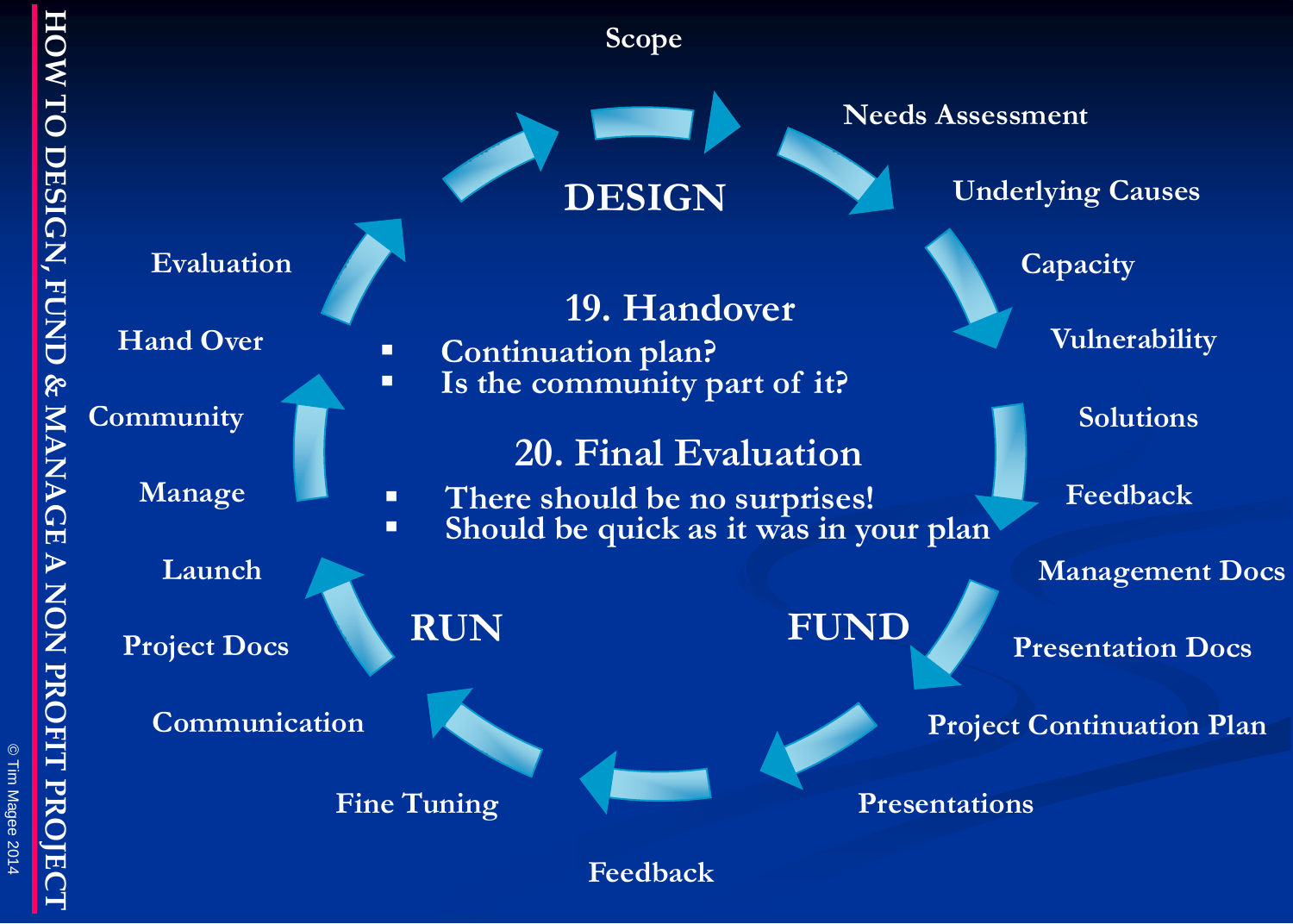© Tim Magee 2014



**Feedback**